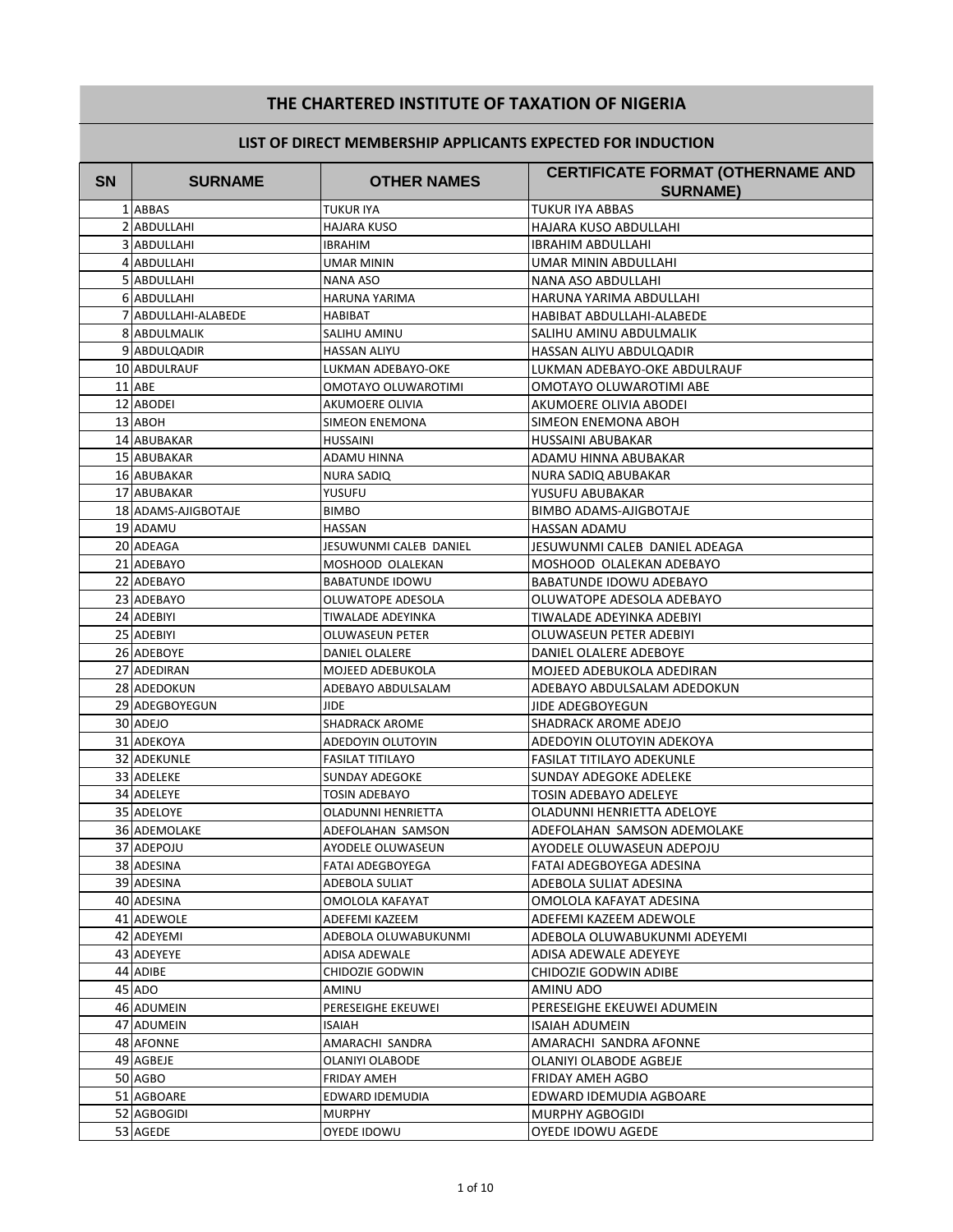| LIST OF DIRECT MEMBERSHIP APPLICANTS EXPECTED FOR INDUCTION |  |  |  |
|-------------------------------------------------------------|--|--|--|

| <b>SN</b> | <b>SURNAME</b>                  | <b>OTHER NAMES</b>                   | <b>CERTIFICATE FORMAT (OTHERNAME AND</b>                    |
|-----------|---------------------------------|--------------------------------------|-------------------------------------------------------------|
|           |                                 |                                      | <b>SURNAME)</b>                                             |
|           | 54 AGHAHUWA                     | <b>OSAMUYI FREDERICK</b>             | OSAMUYI FREDERICK AGHAHUWA                                  |
|           | 55 AGHAYE-DUDU                  | <b>EMMANUEL ORIS</b>                 | EMMANUEL ORIS AGHAYE-DUDU                                   |
|           | 56 AGID                         | <b>MUSTAPHA</b>                      | MUSTAPHA AGID                                               |
|           | 57 AGOSU                        | <b>KAYODE ANTHONY</b>                | KAYODE ANTHONY AGOSU                                        |
|           | 58 AGUNBIADE                    | KOLAWOLE ADEYEMI                     | KOLAWOLE ADEYEMI AGUNBIADE                                  |
|           | 59 AGUNBIADE                    | <b>IYABODE TEMITOPE</b>              | IYABODE TEMITOPE AGUNBIADE                                  |
|           | <b>60 AGUONYE</b>               | NWAKA FRANK                          | NWAKA FRANK AGUONYE                                         |
|           | 61 AGWU                         | <b>NNENNA JOHN</b>                   | NNENNA JOHN AGWU                                            |
|           | 62 AHIAKWO                      | <b>CHIBUZOR MARC</b>                 | CHIBUZOR MARC AHIAKWO                                       |
|           | 63 AHMED                        | <b>HYANAM SULEIMAN</b>               | HYANAM SULEIMAN AHMED                                       |
|           | 64 AHMED                        | <b>HAJARA MUAZU</b>                  | HAJARA MUAZU AHMED                                          |
|           | 65 AINA                         | <b>SUNDAY MATHEW</b>                 | SUNDAY MATHEW AINA                                          |
|           | 66 AINA                         | <b>JOY JOLADE</b>                    | JOY JOLADE AINA                                             |
|           | 67 AJAYI                        | AHMED TIJJANI                        | AHMED TIJJANI AJAYI                                         |
|           | 68 AJAYI                        | SAMUEL OLUWATOBI                     | SAMUEL OLUWATOBI AJAYI                                      |
|           | 69 AJAYI                        | JOSHUA OLUWASEYI                     | JOSHUA OLUWASEYI AJAYI                                      |
|           | 70 AJIBOYE                      | RACHEAL OLUREMI                      | RACHEAL OLUREMI AJIBOYE                                     |
|           | 71 AJISAFE                      | <b>BANKOLE PAUL</b>                  | <b>BANKOLE PAUL AJISAFE</b>                                 |
|           | 72 AKABOGU                      | <b>OKEY SALISU</b>                   | OKEY SALISU AKABOGU                                         |
|           | 73 AKANBI                       | ADETOYESE JONATHAN                   | ADETOYESE JONATHAN AKANBI                                   |
|           | 74 AKANBI                       | LATEEF OLUWATOYIN                    | LATEEF OLUWATOYIN AKANBI                                    |
|           | 75 AKANDE                       | ADEDOLAPO ADEBAYO                    | ADEDOLAPO ADEBAYO AKANDE                                    |
|           | 76 AKANJI                       | SAMUEL SUNDAY                        | SAMUEL SUNDAY AKANJI                                        |
|           | 77 AKAROGBE                     | <b>CHRISTIAN AZINO</b>               | CHRISTIAN AZINO AKAROGBE                                    |
|           | 78 AKEDE                        | AMOS ADEWALE                         | AMOS ADEWALE AKEDE                                          |
|           | 79 AKEREDOLU                    | <b>TUNBOSUN STEVE</b>                | TUNBOSUN STEVE AKEREDOLU                                    |
|           | <b>80 AKHONYANTA</b>            | <b>CLETUS EBAREKO</b>                | CLETUS EBAREKO AKHONYANTA                                   |
|           | 81 AKINBODE                     | FATAI OLADIMEJI                      | FATAI OLADIMEJI AKINBODE                                    |
|           | 82 AKINBOWALE                   | OLUWALONIMI ADENIKE                  | OLUWALONIMI ADENIKE AKINBOWALE                              |
|           | 83 AKINDELE                     | ADERONKE OMOWUNMI                    | ADERONKE OMOWUNMI AKINDELE                                  |
|           | 84 AKIN-OGUNDIPE<br>85 AKINTOBI | SEYI ABIMBOLA<br>ADEOLUWA IYANUOLUWA | SEYI ABIMBOLA AKIN-OGUNDIPE<br>ADEOLUWA IYANUOLUWA AKINTOBI |
|           | 86 AKINTUNDE                    | ADEDAPO ADEREMI                      | ADEDAPO ADEREMI AKINTUNDE                                   |
|           | 87 AKINYEMI                     | <b>BABAJIDE OLOYEDE</b>              | BABAJIDE OLOYEDE AKINYEMI                                   |
|           | 88 AKPA                         | <b>CHRISTIAN</b>                     | CHRISTIAN AKPA                                              |
|           | 89 AKPEJI                       | <b>BLESSING PATIENCE</b>             | BLESSING PATIENCE AKPEJI                                    |
|           | 90 AKPOBOLOKAEMI                | <b>VICTOR</b>                        | VICTOR AKPOBOLOKAEMI                                        |
|           | 91 ALABI                        | OLALEKAN RAHMAN                      | OLALEKAN RAHMAN ALABI                                       |
|           | 92 ALADENOLA                    | <b>FOLARINLE</b>                     | <b>FOLARINLE ALADENOLA</b>                                  |
|           | 93 ALAJI                        | JOHN                                 | JOHN ALAJI                                                  |
|           | 94 ALAMURIN                     | SAMUEL TAYE                          | SAMUEL TAYE ALAMURIN                                        |
|           | 95 ALASAN                       | MOHAMMED DAHIRU                      | MOHAMMED DAHIRU ALASAN                                      |
|           | 96 ALEWI                        | WALIAT OLUWAKEMI                     | WALIAT OLUWAKEMI ALEWI                                      |
|           | 97 ALIMI                        | MOTUNRAYO OYETOLA                    | MOTUNRAYO OYETOLA ALIMI                                     |
|           | 98 ALIYU                        | HASSAN MUSA                          | HASSAN MUSA ALIYU                                           |
|           | 99 ALIYU                        | ALHASSAN                             | ALHASSAN ALIYU                                              |
|           | 100 ALIYU                       | IDRIS JIMETA                         | <b>IDRIS JIMETA ALIYU</b>                                   |
|           | 101 ALIYU                       | JAMILU                               | JAMILU ALIYU                                                |
|           | 102 ALONGE                      | <b>ISAAC OLASUNKANMI</b>             | ISAAC OLASUNKANMI ALONGE                                    |
|           | 103 AMA                         | <b>COMFORT ETIM</b>                  | COMFORT ETIM AMA                                            |
|           | 104 AMAECHI                     | <b>ELISIUS CHINEDU</b>               | ELISIUS CHINEDU AMAECHI                                     |
|           | 105 AMALU                       | JULIANA IFEYINWA                     | JULIANA IFEYINWA AMALU                                      |
|           | 106 AMINU                       | ABDULLAHI                            | ABDULLAHI AMINU                                             |
|           | 107 AMOO                        | <b>GABRIEL SUNDAY</b>                | <b>GABRIEL SUNDAY AMOO</b>                                  |
|           | 108 AMOS                        | RICHARD CHIMAOBI                     | RICHARD CHIMAOBI AMOS                                       |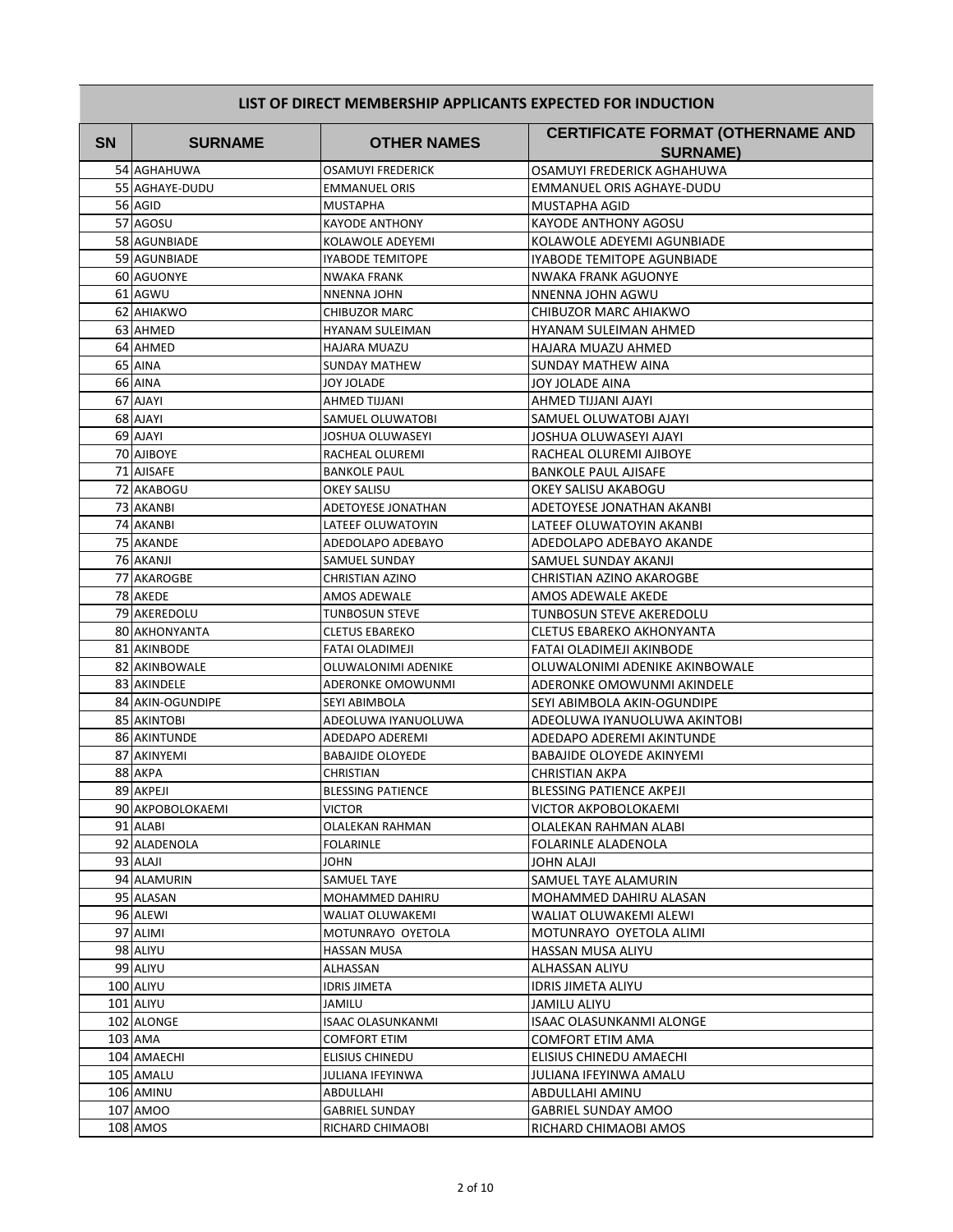| <b>SN</b> | <b>SURNAME</b>           | <b>OTHER NAMES</b>                       | <b>CERTIFICATE FORMAT (OTHERNAME AND</b><br><b>SURNAME)</b> |
|-----------|--------------------------|------------------------------------------|-------------------------------------------------------------|
|           | 109 ANIGBORO             | <b>OCHUKO BLESSING</b>                   | OCHUKO BLESSING ANIGBORO                                    |
|           | 110 ANIMASHAUN           | OYESOLA OLUFEMI                          | OYESOLA OLUFEMI ANIMASHAUN                                  |
|           | 111 ANSO                 | ROLAND AMBROSE                           | ROLAND AMBROSE ANSO                                         |
|           | 112 ANUGWO               | CHINWENDU JONATHAN                       | CHINWENDU JONATHAN ANUGWO                                   |
|           | 113 ARAKA                | NKECHI VIDA                              | NKECHI VIDA ARAKA                                           |
|           | 114 ARASI                | <b>TEMITOPE MOPELOLA</b>                 | TEMITOPE MOPELOLA ARASI                                     |
|           | 115 AREKEMASE            | ADESINA JAMIU                            | ADESINA JAMIU AREKEMASE                                     |
|           | 116 ARIYO                | OLUWABUNMI EMMANUEL                      | OLUWABUNMI EMMANUEL ARIYO                                   |
|           | 117 AVWUNUDIOGBA         | EUGENIA OGECHI                           | EUGENIA OGECHI AVWUNUDIOGBA                                 |
|           | 118 AWOTUNDE             | ARINI ASAMU                              | ARINI ASAMU AWOTUNDE                                        |
|           | 119 AWOYINFA             | ROTIMI OLUGBENGA                         | ROTIMI OLUGBENGA AWOYINFA                                   |
|           | 120 AWOYODE              | OLUGBENGA OSUOLALE                       | OLUGBENGA OSUOLALE AWOYODE                                  |
|           | 121 AYANKOSO             | JOSHUA BANJI                             | JOSHUA BANJI AYANKOSO                                       |
|           | 122 AYANTUGA             | <b>SEUN IDOWU</b>                        | SEUN IDOWU AYANTUGA                                         |
|           | 123 AYANTUGA             | <b>BUNMI ABIODUN</b>                     | BUNMI ABIODUN AYANTUGA                                      |
|           | 124 AYE HENSHAW          | EFFANGA                                  | EFFANGA AYE HENSHAW                                         |
|           | 125 AYODEJI              | ADEWALE                                  | ADEWALE AYODEJI                                             |
|           | 126 AYORINDE             | <b>BABATUNDE AYOKUNLE</b>                | <b>BABATUNDE AYOKUNLE AYORINDE</b>                          |
|           | 127 AZAKI                | <b>KACHIWOYI SUNDAY</b>                  | KACHIWOYI SUNDAY AZAKI                                      |
|           | 128 AZEEZ                | <b>OLAWALE SHAKIRUDEEN</b>               | OLAWALE SHAKIRUDEEN AZEEZ                                   |
|           | 129 BABALE               | <b>ABUBAKAR MOHAMMED</b>                 | ABUBAKAR MOHAMMED BABALE                                    |
|           | 130 BABALOLA             | OLUMIDE                                  | OLUMIDE BABALOLA                                            |
|           | 131 BABATUNDE            | SAMUEL                                   | SAMUEL BABATUNDE                                            |
|           | 132 BAKARE               | <b>OLADELE SULE</b>                      | OLADELE SULE BAKARE                                         |
|           | 133 BAKO                 | MUKHTAR MUSA                             | MUKHTAR MUSA BAKO                                           |
|           | 134 BAMISILE             | OLABISI OLUWABUNMI                       | OLABISI OLUWABUNMI BAMISILE                                 |
|           | 135 BANJO                | KAZEEM ADEWALE                           | KAZEEM ADEWALE BANJO                                        |
|           | 136 BARIBIEA             | SAMUEL DUMBARI                           | SAMUEL DUMBARI BARIBIEA                                     |
|           | 137 BARUWA               | OLAJUMOKE MAIMUNAT                       | OLAJUMOKE MAIMUNAT BARUWA                                   |
|           | 138 BELLO                | FATIMA                                   | <b>FATIMA BELLO</b>                                         |
|           | 139 BELLO                | <b>CLEMENT EMMANUEL</b>                  | <b>CLEMENT EMMANUEL BELLO</b>                               |
|           | 140 BELLO                | <b>MUSA</b>                              | <b>MUSA BELLO</b>                                           |
|           | 141 BELLO                | <b>AMINAT AJOKE</b>                      | AMINAT AJOKE BELLO                                          |
|           | 142 BELLO                | OLUWATOSIN SEKINAH                       | OLUWATOSIN SEKINAH BELLO                                    |
|           | 143 BELLO                | SAMAILA<br><b>IBITELEMA OGOLO JESSIE</b> | SAMAILA BELLO<br><b>IBITELEMA OGOLO JESSIE BENSON</b>       |
|           | 144 BENSON<br>145 BENSON | SOPHIA SUANU                             | SOPHIA SUANU BENSON                                         |
|           | 146 BIDMOS               |                                          | FAISAL ADEMOLA BIDMOS                                       |
|           | 147 BUHARI               | FAISAL ADEMOLA<br><b>MANNIRA</b>         |                                                             |
|           | 148 BULUS                | SERAH LAMI                               | MANNIRA BUHARI<br>SERAH LAMI BULUS                          |
|           | 149 BUNU-HAMZA           | <b>TAHIR</b>                             | TAHIR BUNU-HAMZA                                            |
|           | 150 BUSARI               | ABDULAZEEZ ADESHOLA                      | ABDULAZEEZ ADESHOLA BUSARI                                  |
|           | 151 CHUKWU               | QUEEN NKECHINYERE                        | <b>QUEEN NKECHINYERE CHUKWU</b>                             |
|           | 152 CHUKWUOCHA           | UGOCHI ADLYN                             | UGOCHI ADLYN CHUKWUOCHA                                     |
|           | 153 CHUWAH               | <b>FRANCIS</b>                           | <b>FRANCIS CHUWAH</b>                                       |
|           | 154 COKER                | AUGUSTA FOLASHADE                        | AUGUSTA FOLASHADE COKER                                     |
|           | 155 COKER                | OLUWASEUN FRANCIS                        | OLUWASEUN FRANCIS COKER                                     |
|           | 156 COLE                 | OLATUNJI ABDULFATAI                      | OLATUNJI ABDULFATAI COLE                                    |
|           | 157 COOKEY               | JOSEPH TUBONIMI                          | JOSEPH TUBONIMI COOKEY                                      |
|           | 158 DADA                 | ANUOLUWAPO ABIODUN                       | ANUOLUWAPO ABIODUN DADA                                     |
|           | 159 DADA                 | PATRICK ADETOMILOLA                      | PATRICK ADETOMILOLA DADA                                    |
|           | 160 DAMOLA-SOKUNBI       | OLUFUNKE OMOTAYO                         | OLUFUNKE OMOTAYO DAMOLA-SOKUNBI                             |
|           | 161 DANJUMA              | ABDULLAHI DANLAMI                        | ABDULLAHI DANLAMI DANJUMA                                   |
|           | 162 DANJUMA              | MATHEW                                   | MATHEW DANJUMA                                              |
|           | 163 DANKANE              | USMAN                                    | USMAN DANKANE                                               |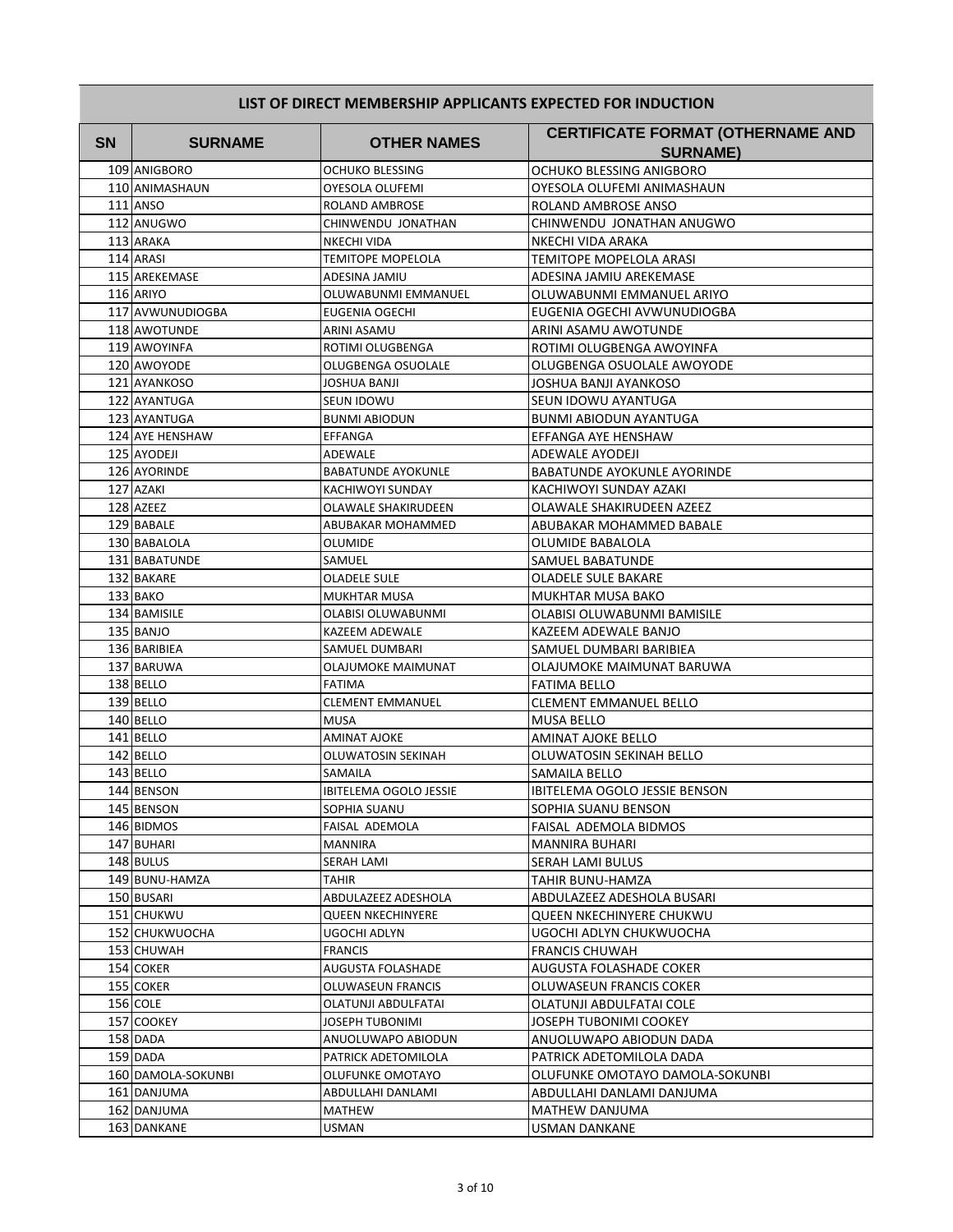| <b>SN</b> | <b>SURNAME</b>    | <b>OTHER NAMES</b>          | <b>CERTIFICATE FORMAT (OTHERNAME AND</b> |
|-----------|-------------------|-----------------------------|------------------------------------------|
|           |                   |                             | <b>SURNAME)</b>                          |
|           | 164 DARI          | <b>BELLO MOHAMMED</b>       | <b>BELLO MOHAMMED DARI</b>               |
|           | 165 DA-SILVA      | <b>CHRISTOPHER AKINWALE</b> | CHRISTOPHER AKINWALE DA-SILVA            |
|           | 166 DAUDA         | <b>MANU ALI</b>             | MANU ALI DAUDA                           |
|           | 167 DAUDA         | <b>IBRAHIM ABDULKADIR</b>   | IBRAHIM ABDULKADIR DAUDA                 |
|           | 168 DAYYABU       | ABDULLAHI AHMAD             | ABDULLAHI AHMAD DAYYABU                  |
|           | 169 DEBO-AJAGUNNA | ADEBOLANLE ADEKEMISOLA      | ADEBOLANLE ADEKEMISOLA DEBO-AJAGUNNA     |
|           | 170 DICKSON       | OYEINTARI                   | OYEINTARI DICKSON                        |
|           | 171 DIPEOLU       | MONSURU OLASUNKANMI         | MONSURU OLASUNKANMI DIPEOLU              |
|           | 172 DOMA          | ALI MOHAMMED                | ALI MOHAMMED DOMA                        |
|           | 173 DUTSE         | <b>NIMKUR</b>               | NIMKUR DUTSE                             |
|           | 174 DYAGAS        | <b>JONATHAN</b>             | JONATHAN DYAGAS                          |
|           | 175 EBOH          | <b>SOLOMON AKPORUERE</b>    | SOLOMON AKPORUERE EBOH                   |
|           | 176 EDEMA         | <b>IFEANYI</b>              | IFEANYI EDEMA                            |
|           | 177 EDET          | ANDEM BASSEY                | ANDEM BASSEY EDET                        |
|           | 178 EDIBO         | ALILU                       | ALILU EDIBO                              |
|           | 179 EDUZOR        | <b>CHINAZOR GRACE</b>       | CHINAZOR GRACE EDUZOR                    |
|           | 180 EGBE          | PETER OGAR                  | PETER OGAR EGBE                          |
|           | 181 EGBERI        | <b>ELVIS OYINEMI</b>        | ELVIS OYINEMI EGBERI                     |
|           | 182 EGBUNU        | <b>JOHN ELE</b>             | JOHN ELE EGBUNU                          |
|           | 183 EGBUNU        | <b>MURTALA</b>              | <b>MURTALA EGBUNU</b>                    |
|           | 184 EGWEROME      | PIUS AVUWAKOGHENE           | PIUS AVUWAKOGHENE EGWEROME               |
|           | 185 EHIEDU        | FELIX KIMEMENIHIA           | FELIX KIMEMENIHIA EHIEDU                 |
|           | 186 EJIRE ABEE    | <b>VIVIAN</b>               | VIVIAN EJIRE ABEE                        |
|           | 187 EKURE         | DANIEL                      | DANIEL EKURE                             |
|           | 188 EMALEKU       | TOMOLA OMOSEHIN             | TOMOLA OMOSEHIN EMALEKU                  |
|           | 189 EMAYOMI       | <b>CATHERINE ENAJITE</b>    | CATHERINE ENAJITE EMAYOMI                |
|           | 190 EMEFIELE      | SUNDAY CHUKWUYEM            | SUNDAY CHUKWUYEM EMEFIELE                |
|           | 191 ENEMERI       | LAWRENCE ONOSAIGBE          | LAWRENCE ONOSAIGBE ENEMERI               |
|           | 192 ENIANG        | <b>EMMANUEL ARCHIBONG</b>   | <b>EMMANUEL ARCHIBONG ENIANG</b>         |
|           | 193 ENOGWE        | UCHECHUKWU FRIDAY           | UCHECHUKWU FRIDAY ENOGWE                 |
|           | 194 ENWUCHOLA     | <b>STELLA</b>               | STELLA ENWUCHOLA                         |
|           | 195 EQUERE        | NYONG IBEREDEM              | NYONG IBEREDEM EQUERE                    |
|           | 196 ERHURHU       | URHIEVWESA OTEGA            | URHIEVWESA OTEGA ERHURHU                 |
|           | 197 ERIKPARA      | JOSEPHINE ORITSEMATOSAN     | JOSEPHINE ORITSEMATOSAN ERIKPARA         |
|           | <b>198 ETIE</b>   | CHARLES OLUCHUKWU           | CHARLES OLUCHUKWU ETIE                   |
|           | 199 EVAH          | TAMARAPREYE                 | TAMARAPREYE EVAH                         |
|           | 200 EWAH          | JOSEPHINE ILOBEKEMEN        | JOSEPHINE ILOBEKEMEN EWAH                |
|           | 201 EYIDENGHAN    | MARGRET                     | MARGRET EYIDENGHAN                       |
|           | 202 EZEKIEL       | DAUDA DASCHEN               | DAUDA DASCHEN EZEKIEL                    |
|           | 203 EZIKE         | CHARITY AMUCHENWA           | CHARITY AMUCHENWA EZIKE                  |
|           | 204 FADE          | ABIODUN OLUWATOYIN          | ABIODUN OLUWATOYIN FADE                  |
|           | 205 FAFUNWA       | OLUROGBA SOLOMON            | OLUROGBA SOLOMON FAFUNWA                 |
|           | 206 FAGBEYIRO     | OLUWAKEMI TOUN              | OLUWAKEMI TOUN FAGBEYIRO                 |
|           | 207 FAGBOHUN      | <b>BABATUNDE ITUNU</b>      | BABATUNDE ITUNU FAGBOHUN                 |
|           | 208 FAJEBE        | OLUFEMI JOHN                | OLUFEMI JOHN FAJEBE                      |
|           | 209 FAKOYA        | SAMSIDEEN OLAWALE           | SAMSIDEEN OLAWALE FAKOYA                 |
|           | 210 FALEYE        | <b>OBALOLU MOSES</b>        | OBALOLU MOSES FALEYE                     |
|           | 211 FAMRO         | OMOLOLU FOLASADE            | OMOLOLU FOLASADE FAMRO                   |
|           | 212 FANIYI        | ADEYEYE ABRAHAM             | ADEYEYE ABRAHAM FANIYI                   |
|           | 213 FATADE        | MICHAEL BABATUNDE           | MICHAEL BABATUNDE FATADE                 |
|           | 214 FOLAJIMI      | OLUREMI                     | OLUREMI FOLAJIMI                         |
|           | 215 FOLORUNSO     | JOSHUA ALABA                | JOSHUA ALABA FOLORUNSO                   |
|           | 216 GANIYU        | LAMIDI ADISA                | LAMIDI ADISA GANIYU                      |
|           | 217 GARBA         | <b>SULE</b>                 | SULE GARBA                               |
|           | 218 GARBA         | AUDU ABUBAKAR               | AUDU ABUBAKAR GARBA                      |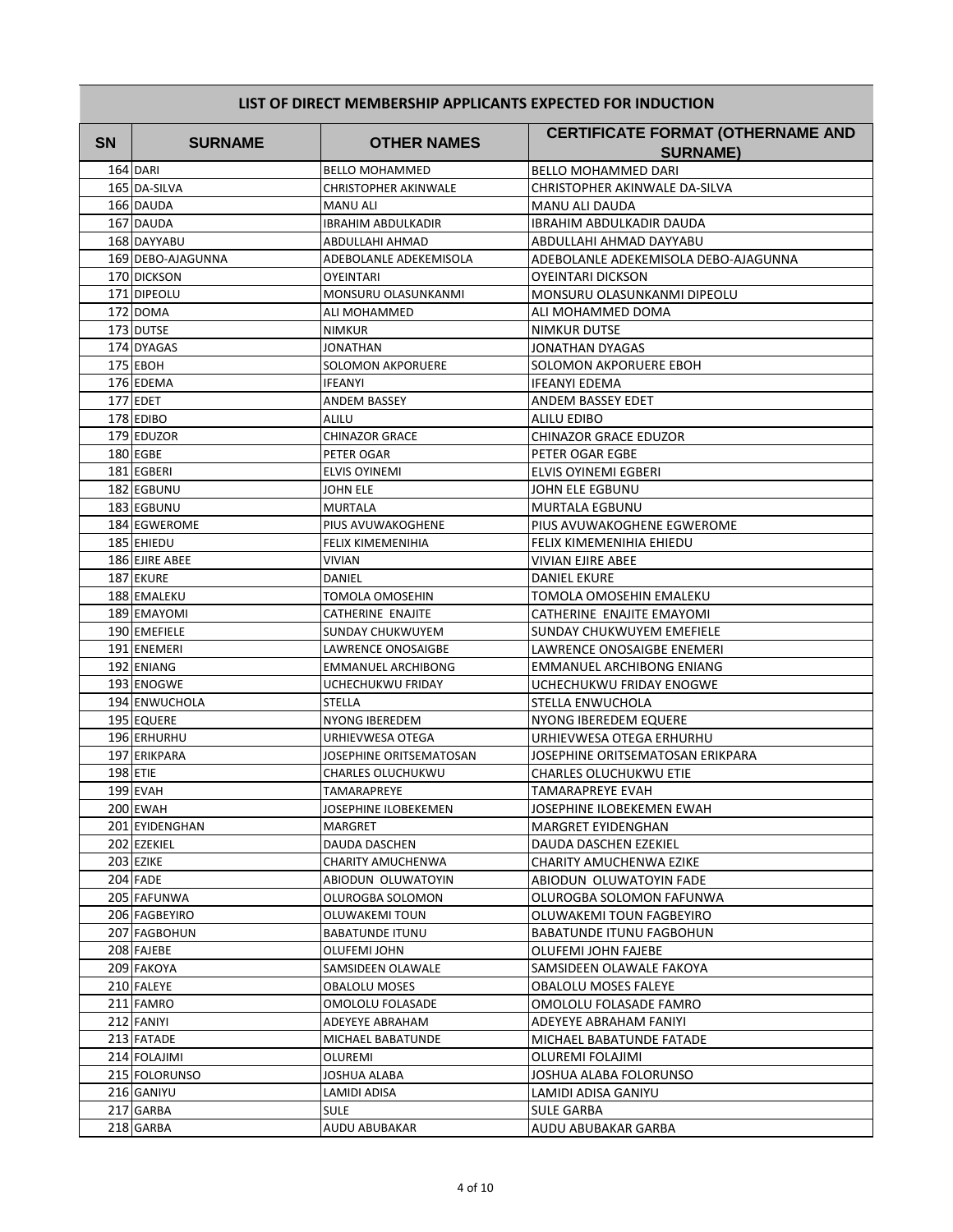| SN. | <b>SURNAME</b>             | <b>OTHER NAMES</b>                          | <b>CERTIFICATE FORMAT (OTHERNAME AND</b>       |
|-----|----------------------------|---------------------------------------------|------------------------------------------------|
|     |                            |                                             | <b>SURNAME)</b>                                |
|     | 219 GBOGBOR                | ROSEMARY OMOTENOKO                          | ROSEMARY OMOTENOKO GBOGBOR                     |
|     | 220 GIWA                   | NAJEEMDEEN ABIOLA                           | NAJEEMDEEN ABIOLA GIWA                         |
|     | 221 GOCHIN                 | <b>CECILIA NGYEM</b>                        | <b>CECILIA NGYEM GOCHIN</b>                    |
|     | 222 GUSHIBET               | SOLOMON TITUS                               | <b>SOLOMON TITUS GUSHIBET</b>                  |
|     | 223 HABILA                 | <b>EZRA KALTUNGO</b>                        | EZRA KALTUNGO HABILA                           |
|     | 224 HAMISU                 | SABO                                        | SABO HAMISU                                    |
|     | 225 HARUNA                 | TITUS ASHIKI                                | TITUS ASHIKI HARUNA                            |
|     | 226 HARUNA                 | LAWAL                                       | LAWAL HARUNA                                   |
|     | 227 HASSAN                 | LATIFAT TIJJANI                             | LATIFAT TIJJANI HASSAN                         |
|     | 228 HEMBE                  | <b>FRANCISCA</b>                            | <b>FRANCISCA HEMBE</b>                         |
|     | 229 <b>IBRAHIM</b>         | <b>KEHINDE MARUF</b>                        | KEHINDE MARUF IBRAHIM                          |
|     | 230 <b>IBRAHIM</b>         | <b>TEJAN ADEWUNMI</b>                       | TEJAN ADEWUNMI IBRAHIM                         |
|     | 231 <b>IBRAHIM</b>         | SAIFULLAH WAZIRI                            | SAIFULLAH WAZIRI IBRAHIM                       |
|     | 232 <b>IBRAHIM</b>         | <b>HAUWA</b>                                | HAUWA IBRAHIM                                  |
|     | 233 IBULU                  | KINGSLEY ODIKIBO                            | KINGSLEY ODIKIBO IBULU                         |
|     | 234 IDAHOSA                | JOSEPHINE ERIEGA                            | JOSEPHINE ERIEGA IDAHOSA                       |
|     | 235 IDODE                  | OHIS                                        | OHIS IDODE                                     |
|     | 236 IDONIBOYE-OBU          | <b>OTONTEYE LAWRENCE</b>                    | OTONTEYE LAWRENCE IDONIBOYE-OBU                |
|     | 237 IDOWU                  | OLUFUNMILOLA OMOKOREDE                      | OLUFUNMILOLA OMOKOREDE IDOWU                   |
|     | 238 IDRIS                  | ABDULLAHI MAIKANO                           | ABDULLAHI MAIKANO IDRIS                        |
|     | 239 IFEWULU                | <b>ECHEZONA MOSES</b>                       | ECHEZONA MOSES IFEWULU                         |
|     | 240 IGIBAH                 | STANLEY AKHIMIEMONA                         | STANLEY AKHIMIEMONA IGIBAH                     |
|     | 241 IGWALA                 | DANIEL CHUKWUNWEIKE                         | DANIEL CHUKWUNWEIKE IGWALA                     |
|     | 242 IHAYERE<br>243 IJEOMAH | <b>MATTHEW EROMONSELE</b><br><b>KENNEDY</b> | MATTHEW EROMONSELE IHAYERE                     |
|     | 244 IJITOLA                |                                             | KENNEDY IJEOMAH<br>JAMES OLUWADAMILARE IJITOLA |
|     | 245 IKARA                  | JAMES OLUWADAMILARE<br><b>IKARA UBONG</b>   |                                                |
|     | 246 IKEAZOR                | <b>OLABISI OMOWUMI</b>                      | IKARA UBONG IKARA<br>OLABISI OMOWUMI IKEAZOR   |
|     | 247 IKECHUKWU              | <b>OBIANUJU CHIZITARA</b>                   | OBIANUJU CHIZITARA IKECHUKWU                   |
|     | 248 IKERODAH               | MICHAEL O.                                  | MICHAEL O. IKERODAH                            |
|     | 249 IKHAZUAGBE             | DANIEL                                      | DANIEL IKHAZUAGBE                              |
|     | 250 IKPEME                 | <b>ENE EBONG</b>                            | ENE EBONG IKPEME                               |
|     | 251 IKUPITI                | OLUWASEUN AYOLEYI                           | OLUWASEUN AYOLEYI IKUPITI                      |
|     | 252 ILECHUKWU              | UGOCHUKWU                                   | UGOCHUKWU ILECHUKWU                            |
|     | 253 ILORI                  | OLADAPO AKINOLA                             | OLADAPO AKINOLA ILORI                          |
|     | <b>254 ILU</b>             | <b>BALA BILYA</b>                           | BALA BILYA ILU                                 |
|     | 255 ILUKU                  | PRECIOUS AKINPELUMI                         | PRECIOUS AKINPELUMI ILUKU                      |
|     | 256 IMOISILI               | EHIMARE DAVID                               | EHIMARE DAVID IMOISILI                         |
|     | 257 INUWA                  | AUWALU                                      | AUWALU INUWA                                   |
|     | 258 INUWA                  | ABUBARKA TATA                               | ABUBARKA TATA INUWA                            |
|     | 259 ISAH                   | ABDULKARIM IBRAHIM                          | ABDULKARIM IBRAHIM ISAH                        |
|     | 260 ISHAKU                 | SOLOMON NYIFEN                              | SOLOMON NYIFEN ISHAKU                          |
|     | 261 ISHMAEL                | RISIKAT OLABISI                             | RISIKAT OLABISI ISHMAEL                        |
|     | 262 ISIEKWE                | ASHIBUOGWU                                  | ASHIBUOGWU ISIEKWE                             |
|     | 263 ISIEKWENA              | NNAMDI HAROLD                               | NNAMDI HAROLD ISIEKWENA                        |
|     | 264 ISMAIL                 | SULAYMAN ATANDA                             | SULAYMAN ATANDA ISMAIL                         |
|     | 265   ITEGIE               | <b>GODWIN OMHOKHAI</b>                      | GODWIN OMHOKHAI ITEGIE                         |
|     | 266 IWENEKHAI              | <b>GODSTIME OSIMHETHA</b>                   | GODSTIME OSIMHETHA IWENEKHAI                   |
|     | 267 IYADI                  | SADAT                                       | SADAT IYADI                                    |
|     | 268 IYALEKHUE              | <b>FRANCA UKI</b>                           | FRANCA UKI IYALEKHUE                           |
|     | 269 IYANDA                 | ADEBAYO FEMI                                | ADEBAYO FEMI IYANDA                            |
|     | 270 IZANG                  | LUKA JOSHUA                                 | LUKA JOSHUA IZANG                              |
|     | 271 JAMES                  | ADEDOYIN MODUPE ELIZABETH                   | ADEDOYIN MODUPE ELIZABETH JAMES                |
|     | 272 JATO                   | SAMUEL AYODELE                              | SAMUEL AYODELE JATO                            |
|     | 273 JEMIDE                 | JONATHAN ORITSEGBEMI                        | JONATHAN ORITSEGBEMI JEMIDE                    |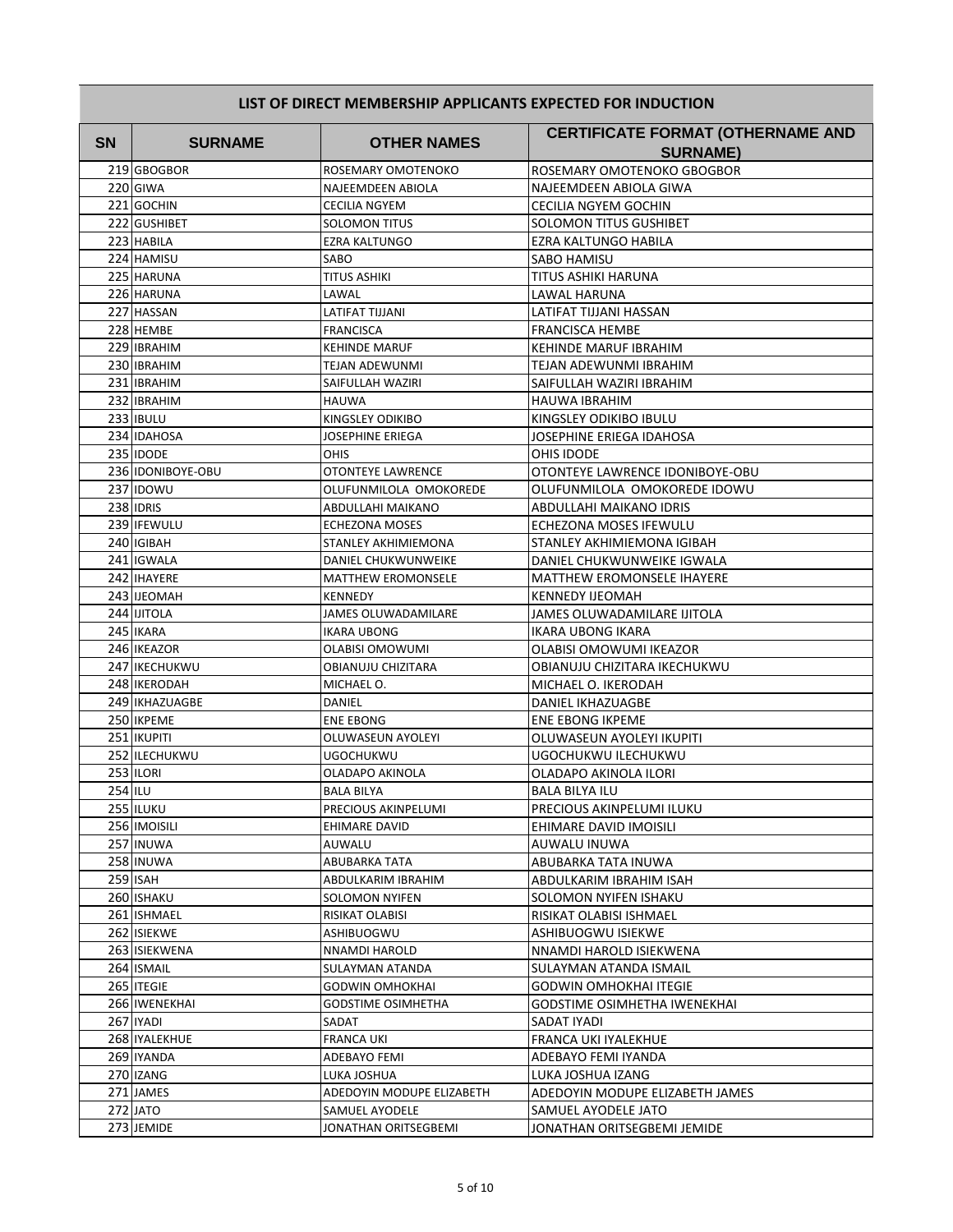| SN. | <b>SURNAME</b>      | <b>OTHER NAMES</b>       | <b>CERTIFICATE FORMAT (OTHERNAME AND</b><br><b>SURNAME)</b> |
|-----|---------------------|--------------------------|-------------------------------------------------------------|
|     | $274$ JOB           | ANGEL BLESSING           | ANGEL BLESSING JOB                                          |
|     | 275 JOE             | <b>EDET EDET</b>         | EDET EDET JOE                                               |
|     | 276 JOHNSON         | ALEXANDER OLUFEMI        | ALEXANDER OLUFEMI JOHNSON                                   |
|     | 277 JONAH           | EMMANUEL KULNADACHA      | EMMANUEL KULNADACHA JONAH                                   |
|     | 278 JONAH           | <b>DWAMA</b>             | DWAMA JONAH                                                 |
|     | 279 JOSHUA          | OLUWOLE                  | OLUWOLE JOSHUA                                              |
|     | 280 JOVI            | <b>GLORIA PERETOMODE</b> | GLORIA PERETOMODE JOVI                                      |
|     | 281 KALGO           | AMINA SANI               | AMINA SANI KALGO                                            |
|     | 282 KEHINDE         | OLUWATOBI ELIZABETH      | OLUWATOBI ELIZABETH KEHINDE                                 |
|     | 283 KEWA            | <b>SOLOMON MUSA</b>      | SOLOMON MUSA KEWA                                           |
|     | 284 KHALIDSON       | OLALEKAN OLADIPUPO       | OLALEKAN OLADIPUPO KHALIDSON                                |
|     | <b>285 KIKI</b>     | DODOJI OLUGBENGA         | DODOJI OLUGBENGA KIKI                                       |
|     | 286 KOLAWOLE        | TAWAKALT DALA ADENIKE    | TAWAKALT DALA ADENIKE KOLAWOLE                              |
|     | 287 KORNOM          | GODWIN                   | <b>GODWIN KORNOM</b>                                        |
|     | 288 KPAGAA          | <b>KPOOBARI STANLEY</b>  | KPOOBARI STANLEY KPAGAA                                     |
|     | 289 LAMBE           | <b>ISAAC KAYODE</b>      | <b>ISAAC KAYODE LAMBE</b>                                   |
|     | 290 LASISI          | <b>TAORID AGBOLAGADE</b> | TAORID AGBOLAGADE LASISI                                    |
|     | 291 LATEEF          | <b>TAIWO OLAWALE</b>     | TAIWO OLAWALE LATEEF                                        |
|     | 292 LAWAL           | <b>AMINA YUSUF</b>       | AMINA YUSUF LAWAL                                           |
|     | 293 LAWANI          | <b>BANKOLE OLUSEYI</b>   | <b>BANKOLE OLUSEYI LAWANI</b>                               |
|     | 294 LUKMAN          | <b>ZARAT RANTI</b>       | ZARAT RANTI LUKMAN                                          |
|     | 295 MABA            | ABDUL                    | <b>ABDUL MABA</b>                                           |
|     | 296 MADUEKE         | <b>AUGUSTINE CHIKA</b>   | AUGUSTINE CHIKA MADUEKE                                     |
|     | 297 MAKU            | <b>CHEKWUBE SHARON</b>   | CHEKWUBE SHARON MAKU                                        |
|     | 298 MAMWAN          | DANIEL MARAM             | DANIEL MARAM MAMWAN                                         |
|     | 299 MARIERE         | JOY OGHENEGUEKE          | JOY OGHENEGUEKE MARIERE                                     |
|     | 300 MBA             | OKAFOR UDE               | OKAFOR UDE MBA                                              |
|     | 301 MBAAKAA         | SAMUEL TERHEMEN          | SAMUEL TERHEMEN MBAAKAA                                     |
|     | 302 MBAKOGU         | ALEXANDER OKWUCHUKWU     | ALEXANDER OKWUCHUKWU MBAKOGU                                |
|     | 303 MOHAMMED        | <b>BABA MADAKI</b>       | BABA MADAKI MOHAMMED                                        |
|     | 304 MOHAMMED        | SHEHU USMAN              | SHEHU USMAN MOHAMMED                                        |
|     | 305 MOHAMMED        | <b>MARYAM ALIYU</b>      | MARYAM ALIYU MOHAMMED                                       |
|     | 306 MOHAMMED        | <b>USMAN</b>             | USMAN MOHAMMED                                              |
|     | 307 MOHAMMED        | ABUBAKAR AMBURSA         | ABUBAKAR AMBURSA MOHAMMED                                   |
|     | 308 MOHAMMED KABIR  | <b>RAMATU</b>            | RAMATU MOHAMMED KABIR                                       |
|     | 309 MORENIKEJI      | OLUBUNMI OLUFUNMILAYO    | OLUBUNMI OLUFUNMILAYO MORENIKEJI                            |
|     | 310 MRAKPOR         | PETER ADOGBEJIRE         | PETER ADOGBEJIRE MRAKPOR                                    |
|     | 311 MUHAMMAD        | <b>BUHARI TAMBUWAL</b>   | BUHARI TAMBUWAL MUHAMMAD                                    |
|     | 312 MUHAMMAD        | LAMBA YAYA               | LAMBA YAYA MUHAMMAD                                         |
|     | 313 MUHAMMED-OLOWO  | FOLASHADE RISIKAT        | FOLASHADE RISIKAT MUHAMMED-OLOWO                            |
|     | 314 MUSA            | SAIDU                    | SAIDU MUSA                                                  |
|     | 315 MUSTAPHA        | MUKAILA ABIODUN          | MUKAILA ABIODUN MUSTAPHA                                    |
|     | 316 MUSTAPHA        | SEKEENAT OLUWATOYIN      | SEKEENAT OLUWATOYIN MUSTAPHA                                |
|     | 317 MUSTAPHA MAMUDU | YAKUBU                   | YAKUBU MUSTAPHA MAMUDU                                      |
|     | 318 NAMAKKA         | YAHAYA MOHAMMED          | YAHAYA MOHAMMED NAMAKKA                                     |
|     | 319 NDEBBIO         | EKENO JOHN               | EKENO JOHN NDEBBIO                                          |
|     | 320 NELSON          | <b>GERTRUDE CHIKA</b>    | GERTRUDE CHIKA NELSON                                       |
|     | 321 NENUWA          | AKINDELE                 | AKINDELE NENUWA                                             |
|     | 322 NJOKU           | OKECHUKWU EVERESTUS      | OKECHUKWU EVERESTUS NJOKU                                   |
|     | 323 NNADI           | BARTHOLOMEW ONYEWUCHI    | BARTHOLOMEW ONYEWUCHI NNADI                                 |
|     | 324 NSAN            | ROMEO                    | ROMEO NSAN                                                  |
|     | 325 NWAGWU          | CLAVATRINITAS UCHECHI    | CLAVATRINITAS UCHECHI NWAGWU                                |
|     | 326 NWAIGWE         | <b>IJEOMA TECULAR</b>    | IJEOMA TECULAR NWAIGWE                                      |
|     | 327 NWANERI         | NGOZI ADAMMA             | NGOZI ADAMMA NWANERI                                        |
|     | 328 NWANKWO         | CHINWE ONYEKACHI         | CHINWE ONYEKACHI NWANKWO                                    |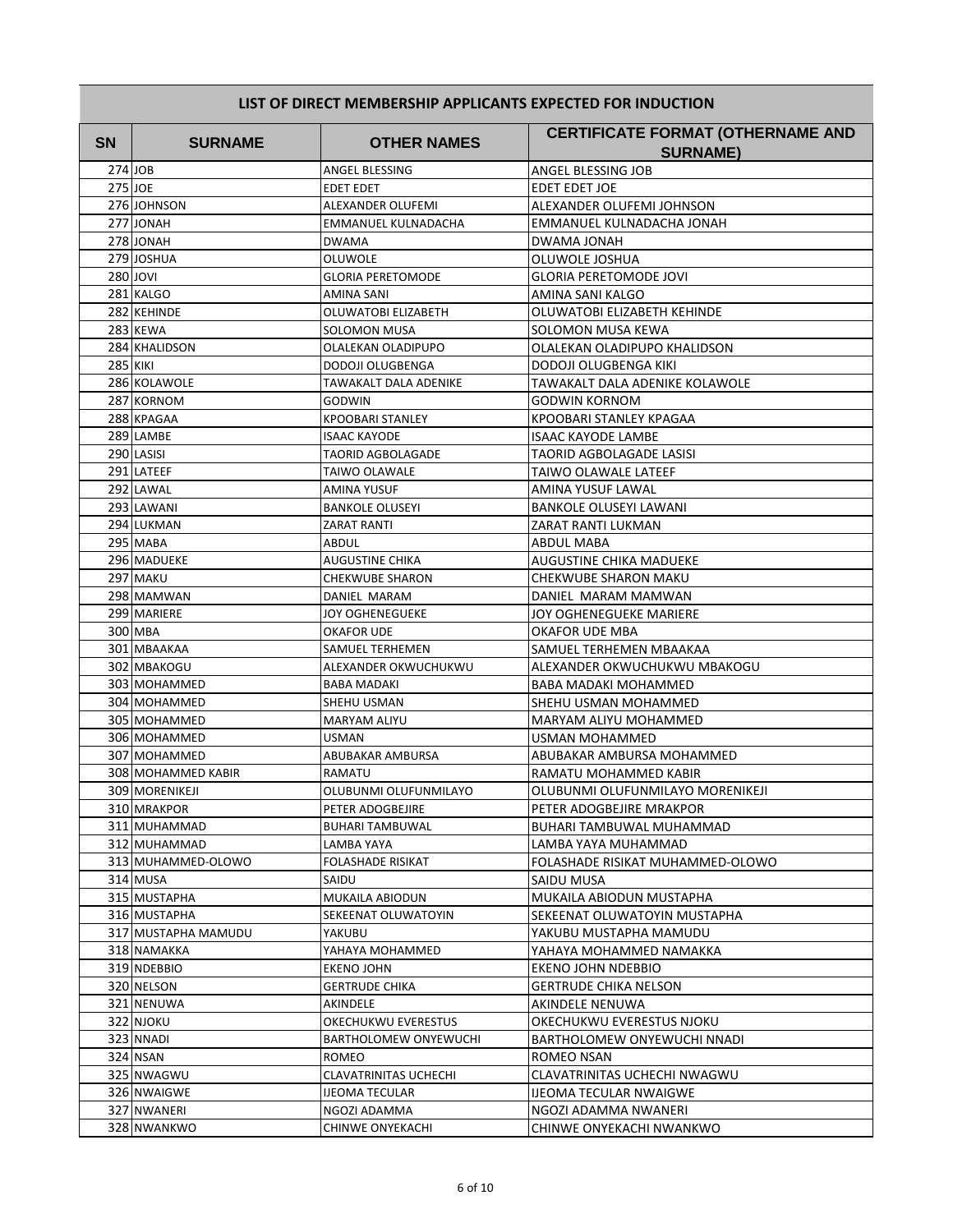| <b>SN</b> | <b>SURNAME</b>     | <b>OTHER NAMES</b>          | <b>CERTIFICATE FORMAT (OTHERNAME AND</b><br><b>SURNAME)</b> |
|-----------|--------------------|-----------------------------|-------------------------------------------------------------|
|           | 329 NWANNA         | <b>EBIOKPO ESTHER</b>       | EBIOKPO ESTHER NWANNA                                       |
|           | 330 NWARISI        | SONNY NSIRIM                | SONNY NSIRIM NWARISI                                        |
|           | 331 NWEZE          | <b>MARY UDO</b>             | MARY UDO NWEZE                                              |
|           | 332 NWIAMANIE      | JOSCO ZORYII                | <b>JOSCO ZORYII NWIAMANIE</b>                               |
|           | 333 NWOKEOCHA      | CHIDIEBERE UZOCHUKWU        | CHIDIEBERE UZOCHUKWU NWOKEOCHA                              |
|           | 334 NWOKIKE        | FRANCIS IFEANYI             | <b>FRANCIS IFEANYI NWOKIKE</b>                              |
|           | 335 NWOKO          | <b>CHARLES</b>              | <b>CHARLES NWOKO</b>                                        |
|           | 336 NWOSUOCHA      | CHIJIOKE DANIEL             | CHIJIOKE DANIEL NWOSUOCHA                                   |
|           | 337 NYAKNO         | OLOLADE OLUOKUN             | OLOLADE OLUOKUN NYAKNO                                      |
|           | 338 NZEAGWU        | <b>OBY FIDELIA</b>          | OBY FIDELIA NZEAGWU                                         |
|           | 339 OBADIAH        | <b>TITUS GANDU</b>          | TITUS GANDU OBADIAH                                         |
|           | 340 OBEAHON        | <b>OMONYE</b>               | <b>OMONYE OBEAHON</b>                                       |
|           | 341 OBI            | CHINENYE MIRIAM             | CHINENYE MIRIAM OBI                                         |
|           | 342 OBI            | IFEYINWA BERNADETT          | <b>IFEYINWA BERNADETT OBI</b>                               |
|           | 343 OBOH           | <b>HENRY EJAIFE</b>         | <b>HENRY EJAIFE OBOH</b>                                    |
|           | 344 ODEY           | JOHNSON KONJOR              | JOHNSON KONJOR ODEY                                         |
|           | 345 ODEY           | JOHN MPAMA                  | JOHN MPAMA ODEY                                             |
|           | 346 ODIBA          | THANKGOD                    | <b>THANKGOD ODIBA</b>                                       |
|           | 347 ODOMA          | ADAMU                       | ADAMU ODOMA                                                 |
|           | 348 ODUNMBAKU      | ADESINA MUFUTAU             | ADESINA MUFUTAU ODUNMBAKU                                   |
|           | 349 ODUOLA         | ADEWALE WASIU               | ADEWALE WASIU ODUOLA                                        |
|           | 350 ODUWARE        | <b>GLADYS IMUETINYANOSA</b> | <b>GLADYS IMUETINYANOSA ODUWARE</b>                         |
|           | 351 ODUYOYE        | MODUPE ADE                  | MODUPE ADE ODUYOYE                                          |
|           | 352 OFEH           | OZOEMELAM IKPOR             | OZOEMELAM IKPOR OFEH                                        |
|           | 353 OFEN-IMU ATIBA | GRACE UENLOSEN              | GRACE UENLOSEN OFEN-IMU ATIBA                               |
|           | 354 OGBODO         | NNEKA RAYMONDA              | NNEKA RAYMONDA OGBODO                                       |
|           | 355 OGBONNAYA      | AGATHA NKIRU                | AGATHA NKIRU OGBONNAYA                                      |
|           | 356 OGEDENGBE      | ROSE IHILOSEN               | ROSE IHILOSEN OGEDENGBE                                     |
|           | 357 OGHOROJU       | <b>GEORGINA UDUMEBRAI</b>   | GEORGINA UDUMEBRAI OGHOROJU                                 |
|           | 358 OGIEH          | SAMUEL ASKIA                | SAMUEL ASKIA OGIEH                                          |
|           | 359 OGUAJU         | ADAOBI IMELDA               | ADAOBI IMELDA OGUAJU                                        |
|           | 360 OGUERI         | SOLOMON CHIKWADO            | SOLOMON CHIKWADO OGUERI                                     |
|           | 361 OGUNBAYO       | <b>BABATUNDE ABIODUN</b>    | BABATUNDE ABIODUN OGUNBAYO                                  |
|           | 362 OGUNDANA       | <b>MATTHEW SEHINDE</b>      | MATTHEW SEHINDE OGUNDANA                                    |
|           | 363 OGUNEYE        | <b>FEYISAYO REGINALD</b>    | <b>FEYISAYO REGINALD OGUNEYE</b>                            |
|           | 364 OGUNLEYE       | ANTHONIA                    | ANTHONIA OGUNLEYE                                           |
|           | 365 OGUNLEYE       | ROTIMI WILLIAMS             | ROTIMI WILLIAMS OGUNLEYE                                    |
|           | 366 OGUNME         | AJOKE SEUN                  | AJOKE SEUN OGUNME                                           |
|           | 367 OGUNYEMI       | <b>IREWUMI ORIOYE</b>       | <b>IREWUMI ORIOYE OGUNYEMI</b>                              |
|           | 368 OJEBOLA        | TUNBOSUN OLUSOLA            | TUNBOSUN OLUSOLA OJEBOLA                                    |
|           | 369 OJEDIRAN       | OLU ISREAL                  | OLU ISREAL OJEDIRAN                                         |
|           | 370 OJO            | ELIJAH OLUJIDE              | ELIJAH OLUJIDE OJO                                          |
|           | 371 OJURIYE        | MISBAUDEEN OLA              | MISBAUDEEN OLA OJURIYE                                      |
|           | 372 OKE            | BABALOLA AYOBAMI            | BABALOLA AYOBAMI OKE                                        |
|           | 373 OKHOMINA       | GODWIN AIMUAMWOSA           | GODWIN AIMUAMWOSA OKHOMINA                                  |
|           | 374 OKI            | <b>OYINMIEBI CYRIL</b>      | OYINMIEBI CYRIL OKI                                         |
|           | 375 OKIKE          | <b>MATTHEW BENJAMIN</b>     | <b>MATTHEW BENJAMIN OKIKE</b>                               |
|           | 376 OKITIAKPE      | <b>ONORIODE HARCOURT</b>    | ONORIODE HARCOURT OKITIAKPE                                 |
|           | 377 OKOCHA         | EMMANUEL                    | EMMANUEL OKOCHA                                             |
|           | 378 OKOLI          | EVELYN CHIBUZOR             | EVELYN CHIBUZOR OKOLI                                       |
|           | 379 OKOLIEABOH     | SYLVA EZEOKE                | SYLVA EZEOKE OKOLIEABOH                                     |
|           | 380 OKOLOLISE      | <b>EVANS CHUKWUDI</b>       | EVANS CHUKWUDI OKOLOLISE                                    |
|           | 381 OKON           | JENNIFER ASIKPO             | JENNIFER ASIKPO OKON                                        |
|           | 382 OKONKWO        | ENUMA JULIUS                | ENUMA JULIUS OKONKWO                                        |
|           | 383 OKORO          | GOODLUCK AKPOS              | <b>GOODLUCK AKPOS OKORO</b>                                 |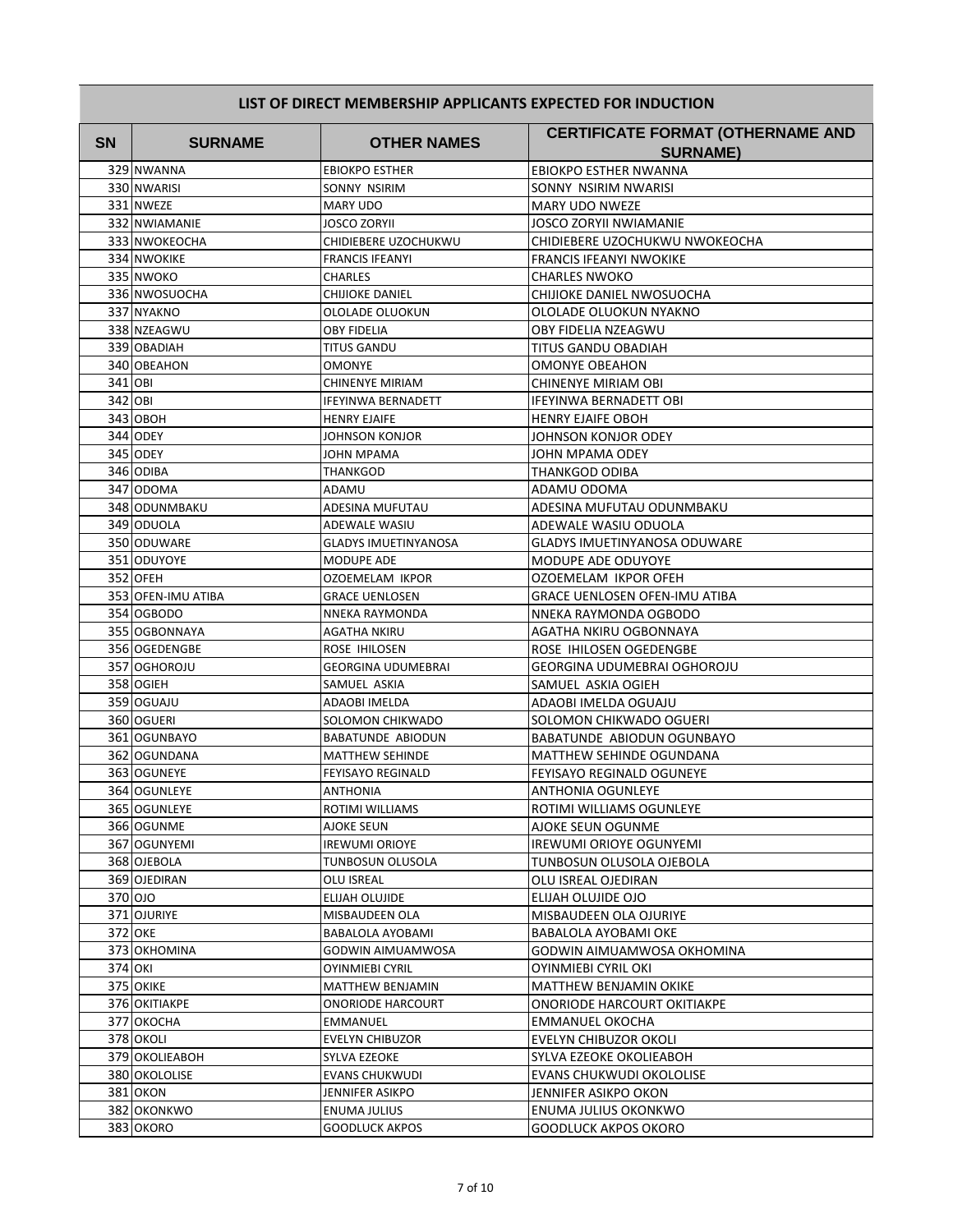| <b>SN</b> | <b>SURNAME</b>  | <b>OTHER NAMES</b>       | <b>CERTIFICATE FORMAT (OTHERNAME AND</b><br><b>SURNAME)</b> |
|-----------|-----------------|--------------------------|-------------------------------------------------------------|
|           | 384 OKORO       | PROSPER EMONENA          | PROSPER EMONENA OKORO                                       |
|           | 385 OKOROAFOR   | <b>ESTHER NWAOLA</b>     | ESTHER NWAOLA OKOROAFOR                                     |
|           | 386 OKOWA       | <b>MONDAY IJEOMA</b>     | MONDAY IJEOMA OKOWA                                         |
|           | 387 OKPOYO      | EFIONG ULO               | EFIONG ULO OKPOYO                                           |
|           | 388 OKUBADEJO   | SAMUEL BADEJOKO          | SAMUEL BADEJOKO OKUBADEJO                                   |
|           | 389 OKUNNU      | OLAYEMI                  | OLAYEMI OKUNNU                                              |
|           | 390 OKUOKA      | <b>MAXWELL EDIRIN</b>    | MAXWELL EDIRIN OKUOKA                                       |
|           | 391 OLADEJI     | MUKAILA OLAJIDE          | MUKAILA OLAJIDE OLADEJI                                     |
|           | 392 OLADIMEJI   | MUTIAT ABIODUN           | MUTIAT ABIODUN OLADIMEJI                                    |
|           | 393 OLADIPO     | IYABO MOJISOLA           | IYABO MOJISOLA OLADIPO                                      |
|           | 394 OLADUNNI    | <b>OLASHILE MARIAM</b>   | OLASHILE MARIAM OLADUNNI                                    |
|           | 395 OLAJIDE     | OLATUNDE OLUMUYIWA       | OLATUNDE OLUMUYIWA OLAJIDE                                  |
|           | 396 OLAKUNDE    | ABBEY OLANREAWJU         | ABBEY OLANREAWJU OLAKUNDE                                   |
|           | 397 OLALEYE     | <b>TIMOTHY OLALERE</b>   | TIMOTHY OLALERE OLALEYE                                     |
|           | 398 OLAMOJU     | ESTHER OLUFUNMILAYO      | ESTHER OLUFUNMILAYO OLAMOJU                                 |
|           | 399 OLANIYAN    | <b>BAYONLE RAHEEM</b>    | BAYONLE RAHEEM OLANIYAN                                     |
|           | 400 OLANREWAJU  | OLUWATOSIN               | OLUWATOSIN OLANREWAJU                                       |
|           | 401 OLANREWAJU  | <b>BILIQIS FOLAKE</b>    | BILIQIS FOLAKE OLANREWAJU                                   |
|           | 402 OLAORE      | KAYODE GBENGA            | KAYODE GBENGA OLAORE                                        |
|           | 403 OLAOYE      | MUSTAPHA OLATUNDE        | MUSTAPHA OLATUNDE OLAOYE                                    |
|           | 404 OLAREWAJU   | <b>RASHEED OLAIDE</b>    | RASHEED OLAIDE OLAREWAJU                                    |
|           | 405 OLATUNBOSUN | <b>FLORENCE DAMILOLA</b> | FLORENCE DAMILOLA OLATUNBOSUN                               |
|           | 406 OLEABHIE    | <b>HENRY IYINOMEN</b>    | <b>HENRY IYINOMEN OLEABHIE</b>                              |
|           | 407 OLISEOWE    | SALUFU CHUKUJI           | SALUFU CHUKUJI OLISEOWE                                     |
|           | 408 OLOGBONJAYE | FEMI                     | FEMI OLOGBONJAYE                                            |
|           | 409 OLOMEFA     | OLUBUNMI OMOLARA         | OLUBUNMI OMOLARA OLOMEFA                                    |
|           | 410 OLORUNGBEBE | <b>TOPE RASHIDAT</b>     | TOPE RASHIDAT OLORUNGBEBE                                   |
|           | 411 OLOYEDE     | OLAJUMOKE ABIKE          | OLAJUMOKE ABIKE OLOYEDE                                     |
|           | 412 OLUFISAN    | <b>TONY OLUSEYE</b>      | TONY OLUSEYE OLUFISAN                                       |
|           | 413 OLUFON      | OLUWATOYIN COMFORT       | OLUWATOYIN COMFORT OLUFON                                   |
|           | 414 OLUPAYIMO   | MICHAEL KAYODE           | MICHAEL KAYODE OLUPAYIMO                                    |
|           | 415 OLUWAMESE   | OLUWADARE OLUWASEGUN     | OLUWADARE OLUWASEGUN OLUWAMESE                              |
|           | 416 OMAENIKUN   | DORIS ABADERE ALARI      | DORIS ABADERE ALARI OMAENIKUN                               |
|           | 417 OMAKU       | <b>OGBO ADAMU</b>        | OGBO ADAMU OMAKU                                            |
|           | 418 OMESI       | <b>ISRAEL</b>            | <b>ISRAEL OMESI</b>                                         |
|           | 419 OMODARA     | KEHINDE JOHN             | <b>KEHINDE JOHN OMODARA</b>                                 |
|           | 420 OMORODION   | <b>JUSTUS EGUARE</b>     | JUSTUS EGUARE OMORODION                                     |
|           | 421 OMOTAYO     | AYOKUNLE RAYMOND         | AYOKUNLE RAYMOND OMOTAYO                                    |
|           | 422 OMOTO       | MARK                     | <b>MARK OMOTO</b>                                           |
|           | 423 OMOTOSHO    | <b>BRAILA HENRIETTA</b>  | BRAILA HENRIETTA OMOTOSHO                                   |
|           | 424 OMOTUNDE    | OLALEKAN AYODEJI         | OLALEKAN AYODEJI OMOTUNDE                                   |
|           | 425 ONAH        | <b>EMEKA CHRISTIAN</b>   | <b>EMEKA CHRISTIAN ONAH</b>                                 |
|           | 426 ONI         | OLUYEMI BENJAMIN         | OLUYEMI BENJAMIN ONI                                        |
|           | 427 ONI         | MOBOLAJI JOHNSON         | MOBOLAJI JOHNSON ONI                                        |
|           | 428 ONOKPASA    | HELEN                    | <b>HELEN ONOKPASA</b>                                       |
|           | 429 ONUCHUKWU   | CHRISTIAN CHUKWUDI       | CHRISTIAN CHUKWUDI ONUCHUKWU                                |
|           | 430 ONUH        | <b>OJO SALOME</b>        | OJO SALOME ONUH                                             |
|           | 431 OPADA       | <b>IBUKUN MERCY</b>      | <b>IBUKUN MERCY OPADA</b>                                   |
|           | 432 OPARA       | CHIAMAKA CHIOMA          | CHIAMAKA CHIOMA OPARA                                       |
|           | 433 OPELOYERU   | ZAINAB TOSIN             | ZAINAB TOSIN OPELOYERU                                      |
|           | 434 OPIA        | ERNEST UGOCHUKWU         | ERNEST UGOCHUKWU OPIA                                       |
|           | 435 OPOTU       | SHANUOLU SHEFIA          | SHANUOLU SHEFIA OPOTU                                       |
|           | 436 ORETUGA     | TAIWO                    | TAIWO ORETUGA                                               |
|           | 437 ORIABURE    | PETER MICHEAL            | PETER MICHEAL ORIABURE                                      |
|           | 438 ORIDANI     | CYRIL DARE               | CYRIL DARE ORIDANI                                          |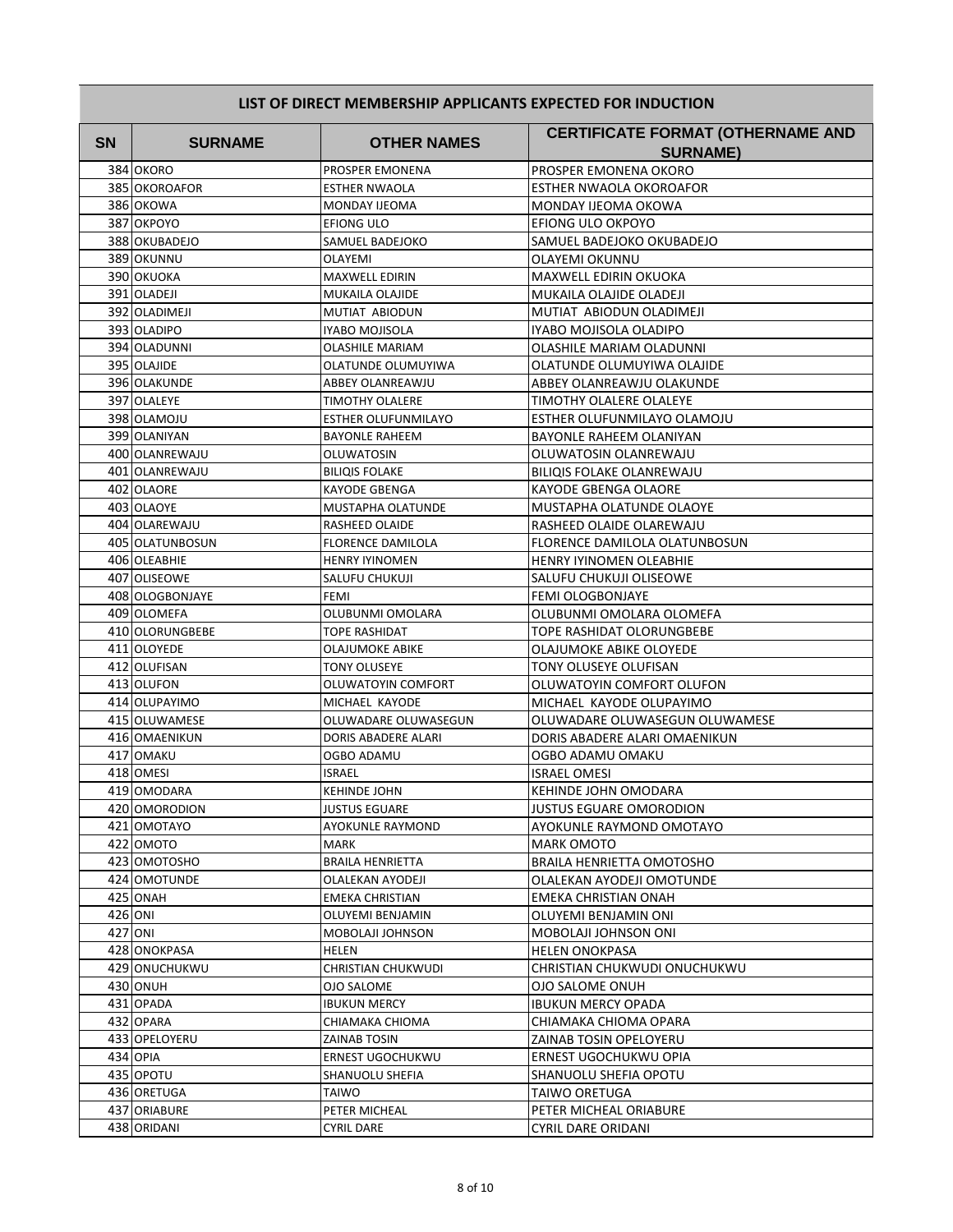| <b>SN</b> | <b>SURNAME</b>          | <b>OTHER NAMES</b>                | <b>CERTIFICATE FORMAT (OTHERNAME AND</b>                          |
|-----------|-------------------------|-----------------------------------|-------------------------------------------------------------------|
|           |                         |                                   | <b>SURNAME)</b>                                                   |
|           | 439 ORIMOLADE           | <b>OLUYEMI AYODEJI</b>            | OLUYEMI AYODEJI ORIMOLADE                                         |
|           | 440 OSARONWAJI          | <b>MOSES</b>                      | MOSES OSARONWAJI                                                  |
|           | 441 OSHOMEGIE           | <b>MELVIN JACOB</b>               | MELVIN JACOB OSHOMEGIE                                            |
|           | 442 OSINUGA             | RAHMAN OLATUNBOSUN                | RAHMAN OLATUNBOSUN OSINUGA                                        |
|           | 443 OSUNRINADE          | ADETORO GBENGA                    | ADETORO GBENGA OSUNRINADE                                         |
|           | 444 OTHOBOR             | <b>HENRY</b>                      | <b>HENRY OTHOBOR</b>                                              |
|           | 445 OTIJI               | <b>IFEOMA CATHERINE</b>           | IFEOMA CATHERINE OTIJI                                            |
|           | 446 OVILI               | <b>KINGSLEY OPUTE</b>             | KINGSLEY OPUTE OVILI                                              |
|           | 447 OVUEDE              | <b>ESE EKPO</b>                   | ESE EKPO OVUEDE                                                   |
|           | 448 OWOYEMI             | <b>SEYI KAYODE</b>                | SEYI KAYODE OWOYEMI                                               |
|           | 449 OYEBISI             | YEWANDE OLUWATOBI                 | YEWANDE OLUWATOBI OYEBISI                                         |
|           | 450 OYEDELE             | <b>OLABODE PHILIPS</b>            | OLABODE PHILIPS OYEDELE                                           |
|           | 451 OYEKAN              | KAFAYAT BAMIDELE                  | KAFAYAT BAMIDELE OYEKAN                                           |
|           | 452 OYEWOLE             | OLUWAMAYOWA                       | OLUWAMAYOWA OYEWOLE                                               |
|           | 453 PASEDA              | TEMITOPE OMOTOLA                  | TEMITOPE OMOTOLA PASEDA                                           |
|           | 454 PETU                | AINA JOYCE                        | AINA JOYCE PETU                                                   |
|           | 455 RAJI                | SHERIFFDEEN OLAYEMI               | SHERIFFDEEN OLAYEMI RAJI                                          |
|           | 456 RASHEED             | <b>OLAKUNLE SALIU</b>             | <b>OLAKUNLE SALIU RASHEED</b>                                     |
|           | 457 RAWEN               | <b>IBRAHIM SIMON</b>              | IBRAHIM SIMON RAWEN                                               |
|           | 458 ROTIBA              | ADESOLA MARY                      | ADESOLA MARY ROTIBA                                               |
|           | 459 SADISU<br>460 SAIDU | ABDULAZIZ MUHAMMAD                | ABDULAZIZ MUHAMMAD SADISU                                         |
|           | 461 SALAKO              | SANI                              | SANI SAIDU                                                        |
|           |                         | MUSHAFAU ADEWALE                  | MUSHAFAU ADEWALE SALAKO                                           |
|           | 462 SALAM<br>463 SALAMI | MUDATHIR OLANREWAJU               | MUDATHIR OLANREWAJU SALAM                                         |
|           | 464 SALAWE              | OLAYINKA KABIRU                   | OLAYINKA KABIRU SALAMI<br>ZEKERI OSIGWE SALAWE                    |
|           | 465 SALIHU              | <b>ZEKERI OSIGWE</b><br>ABDULLAHI |                                                                   |
|           | 466 SALU                | OLUMIDE OKANLAWON                 | ABDULLAHI SALIHU<br>OLUMIDE OKANLAWON SALU                        |
|           | 467 SAMINU              | MEDINAT                           | MEDINAT SAMINU                                                    |
|           | <b>468 SANI</b>         | <b>ILEMONA ALFRED</b>             | ILEMONA ALFRED SANI                                               |
|           | 469 SARAKI              | RABIAT SEGILOLA                   | RABIAT SEGILOLA SARAKI                                            |
|           | 470 SARKI               | KABIRU MUHAMMED                   | KABIRU MUHAMMED SARKI                                             |
|           | 471 SEBU                | <b>GAMBO BURKUNU</b>              | <b>GAMBO BURKUNU SEBU</b>                                         |
|           | 472 SEFIA               |                                   | HELEN EGHREROGHENEMUOMA OKPA HELEN EGHREROGHENEMUOMA OKPAKO SEFIA |
|           | 473 SEIDU               | BOLAJI AKANNI                     | BOLAJI AKANNI SEIDU                                               |
|           | 474 SHANUSI             | LAWRENCE OLUWAMAYOWA              | LAWRENCE OLUWAMAYOWA SHANUSI                                      |
|           | 475 SHETTIMA            | ALIYU LAWAN                       | ALIYU LAWAN SHETTIMA                                              |
|           | 476 SHOBOWALE           | AKINDELE OLUWAGBOTEMI             | AKINDELE OLUWAGBOTEMI SHOBOWALE                                   |
|           | 477 SIMON               | <b>PIUS</b>                       | PIUS SIMON                                                        |
|           | 478 SOKARI              | PAPAPIRIYE PRECIOUS               | PAPAPIRIYE PRECIOUS SOKARI                                        |
|           | 479 SOKOH               | KINGSLEY RUKEVWE                  | KINGSLEY RUKEVWE SOKOH                                            |
|           | 480 SOWEMIMO            | JULIANA OLAWUNMI                  | JULIANA OLAWUNMI SOWEMIMO                                         |
|           | 481 STEPHEN-ADEYEMO     | <b>OLUWATOSIN</b>                 | OLUWATOSIN STEPHEN-ADEYEMO                                        |
|           | 482 SULE                | AMBROSE OJONUGWA                  | AMBROSE OJONUGWA SULE                                             |
|           | 483 SULE                | TEGINA YUSUF                      | TEGINA YUSUF SULE                                                 |
|           | 484 SULE                | YAHAYA SUMAILA                    | YAHAYA SUMAILA SULE                                               |
|           | 485 SULYMAN             | AHMED KAYODE                      | AHMED KAYODE SULYMAN                                              |
|           | 486 TALABI              | <b>TEMITOPE IBUKUN</b>            | TEMITOPE IBUKUN TALABI                                            |
|           | 487 TAMONOKARE          | DISEYE MATILDA                    | DISEYE MATILDA TAMONOKARE                                         |
|           | 488 TAOREED             | <b>HAKEEM BABAJIDE</b>            | HAKEEM BABAJIDE TAOREED                                           |
|           | 489 TEGA                | <b>HELEN CALEB</b>                | HELEN CALEB TEGA                                                  |
|           | 490 TIAMIYU             | <b>SHERIFF</b>                    | SHERIFF TIAMIYU                                                   |
|           | 491 TIYAMIYU            | OLUWATUMININU                     | OLUWATUMININU TIYAMIYU                                            |
|           | 492 TOKULA              | GABRIEL OJODOMO                   | GABRIEL OJODOMO TOKULA                                            |
|           | 493 UBALE               | ABUBAKAR ABDULLAHI                | ABUBAKAR ABDULLAHI UBALE                                          |